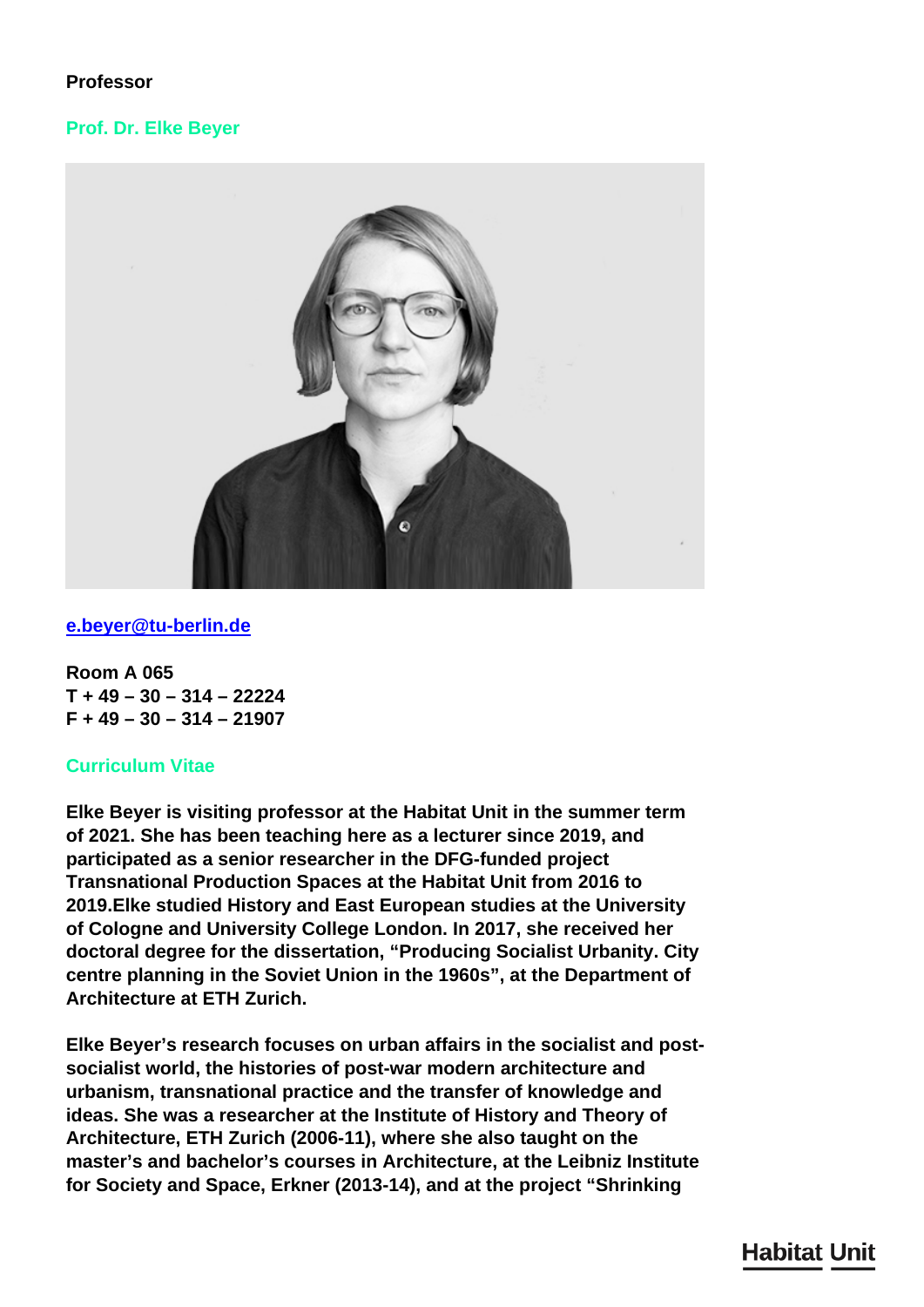**Cities", Berlin (2002-06). She has a wide range of experiences from exhibitions and publishing in the field of urban research. She is a member of the Second World Urbanity network.**

#### **Education**

#### **2017**

**Doctorate of Sciences (Dr. sc.)ETH Zürich, Department Architektur. Thesis: Producing Socialist Urbanity. City centre planning in the Soviet Union in the 1960s (Supervisors: Prof. em. Dr. Ákos Moravánszky, Chair for the Theory of Architecture, ETH Zürich; Prof. Dr. Monica Rüthers, Chair of East European History, Universität Hamburg; Prof. Dr. Laurent Stalder, Chair for the Theory of Architecture, ETH Zurich)**

#### **1999 –2000**

**Columbia University, New York City Richard Hofstadter Fellowship / Visiting student in the graduate program in History and Art History**

#### **1992 – 1999**

**Magister artium (M.A.) in History and Slavic Studies Universität zu Köln**

# **Employment History**

**SS 2021 Visiting Professor at Habitat Unit**

#### **2019-2020**

**Senior Researcher and Lecturer at Habitat Unit**

**2016-2019 Senior Researcher Project Transnational Production Spaces**

#### **Since 2016 Senior Researcher**

**Project Transnational Production Spaces,Habitat Unit, TU Berlin**

# **2015 –2016 Parental leave**

# **2013 –2014**

**Research Associate Historical Research Department, Leibniz-Institute for Society and Space, Erkner**

# **2006–2011**

**Habitat Unit**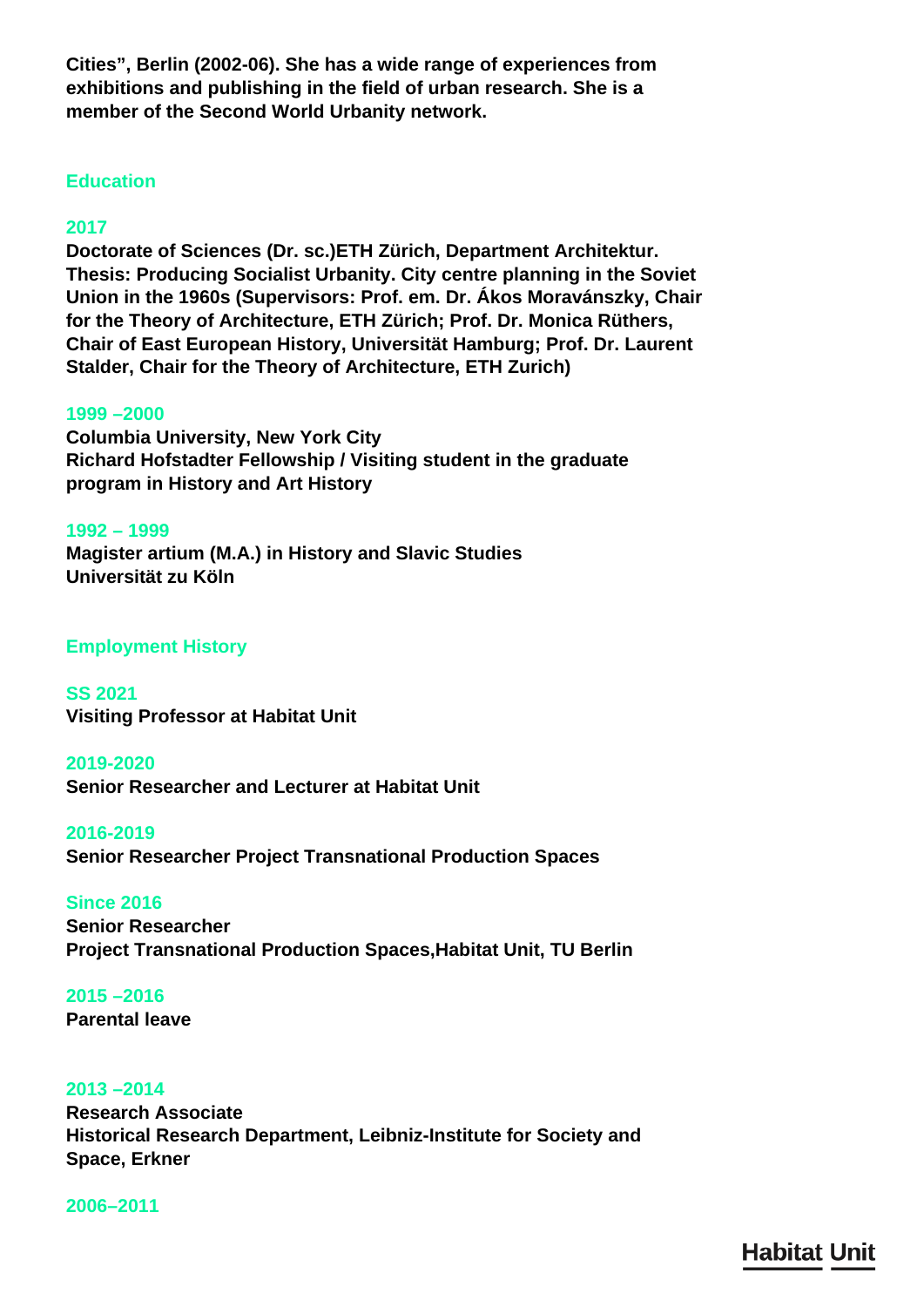**Research Associate and Lecturer ETH Zürich, Department Architektur, gta Institute for History and Theory of Architecture**

#### **2002–2006**

**Research Associate Project Shrinking Cities Project Office Philipp Oswalt, Berlin**

#### **Research Projects**

**since 2016 [Transnational Production Spaces](/en/research/transnational-production-spaces/) DFG funded research project Habitat Unit, TU Berlin In cooperation with Anke Hagemann and Prof. Dr. Philipp Misselwitz**

#### **2013 –2014**

**Designing urban open space – Urbanization strategies between power and public inEast and West Germany [Freiraumgestaltung als Urbanisierungsstrategie zwischen Herrschaftund Öffentlichkeit im deutsch-deutschen Vergleich]head of research: Prof. Dr.Bernhardt.**

**Case StudyNeu-Altona.** *Bringing transnational expert networks into play in the post-warreconstruction of Hamburg, FRG.*

**Leibniz-Institute for Society and Space, Erkner.**

#### **2010 –2013**

**Holidays after the Fall. Seaside Urbanism in Bulgaria and Croatia. Research Commission Institut für Gebäudelehre, TU Graz (2010).Research project and book publication Institute TracingSpaces, Wien (2011–2013), funded by ERSTE Stiftung.With Michael Zinganel and Anke Hagemann.**

#### **2010 –2011**

**Producing Socialist Urbanity. City centre planning in the Soviet Union in the 1960s (PhD project).[Die Produktion sozialistischer Urbanität. Stadtzentrumsplanungen in derSowjetunion in den 1960er Jahren]**

**Guest researcher at the Moscow Architecture Institute, with research grants by the Swiss National Foundation (04.2010-03.2011) and the German Historical Institute Moscow (05-07.2011).**

#### **2009**

**Mobility in the Socialist City. [Mobilität in der sozialistischen Stadt.] Research project funded by the Department Architektur, ETH Zürich.**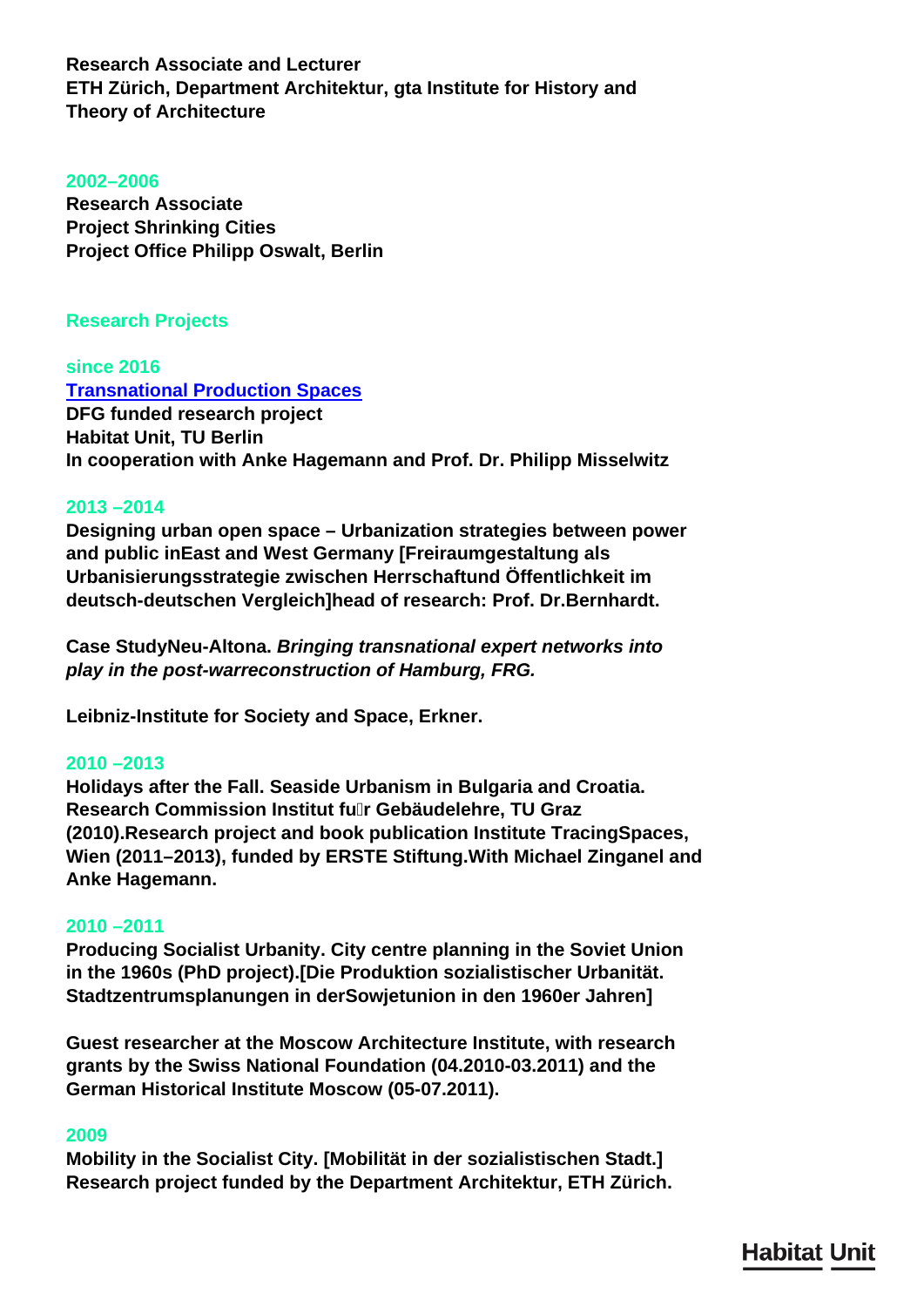# **2008**

**Socialist Centrality. Theory formation in Architecture and Town Planning in the USSR andthe GDR in the late 1950s and 1960s**

**[Sozialistische Zentralität. Theoriebildung zu Architektur und Städtebau in der UdSSR und der DDR in den späten 1950er und 1960er Jahren.]**

**Research project funded by the Department Architektur, ETH Zürich.**

# **2004 –2005**

**European Migration Geographies: Poland [Europäische Migrationsgeografien: Polen.]Research and publication project in collaboration with the journals An Architektur and ffmfor the exhibition Projekt Migration, Köln 2005, funded by Kulturstiftung des Bundes.**

# **2002 –2006**

**Shrinking Cities [Schrumpfende Städte] Research associate in the exhibition and publication project by the Project Office Philipp Oswalt, in collaboration with Bauhaus Dessau, GfzK Leipzig, ARCH+ and local working groups, funded by Kulturstiftung des Bundes.**

# **Teaching Activities**

**SS 2021 [Seminar Architectures of Care](/en/teaching/sose-2021-architectures-of-care/). Spaces of Social Reproduction (with Christian Haid) MA Architecture, MA Urban Design, MA Urban Planning [Seminar Architecture's Supply Chains II](/en/teaching/sose-2021-architectures-supply-chains-2/) - Publishing Workshop**

**WS 2020/21 [Seminar Architecture's Supply Chains](/en/teaching/ws-2020-architectures-supply-chains/). Production Networks and Material Circuits in the Building Industry MA Architecture, MA Urban Design, MA Urban Planning**

**WS 2019/20 Seminar: [Campus Import/Export.](/en/teaching/ws-2019-campus-import-export/) Mobilizing Learning Architecture from the Cold War to the Present MA Architecture, MA Urban Design, MA Urban Planning**

**SS 2019 Seminar: [Architectures of Circulation](/en/teaching/ss-2019-architectures-of-circulation/): Urban Infrastructures of Global Commodity Production (with Lucas Elsner) MA Architecture, MA Urban Design, MA Urban Planning**

**SS 2019 Scientific Colloquium for PhD students, Chair for International**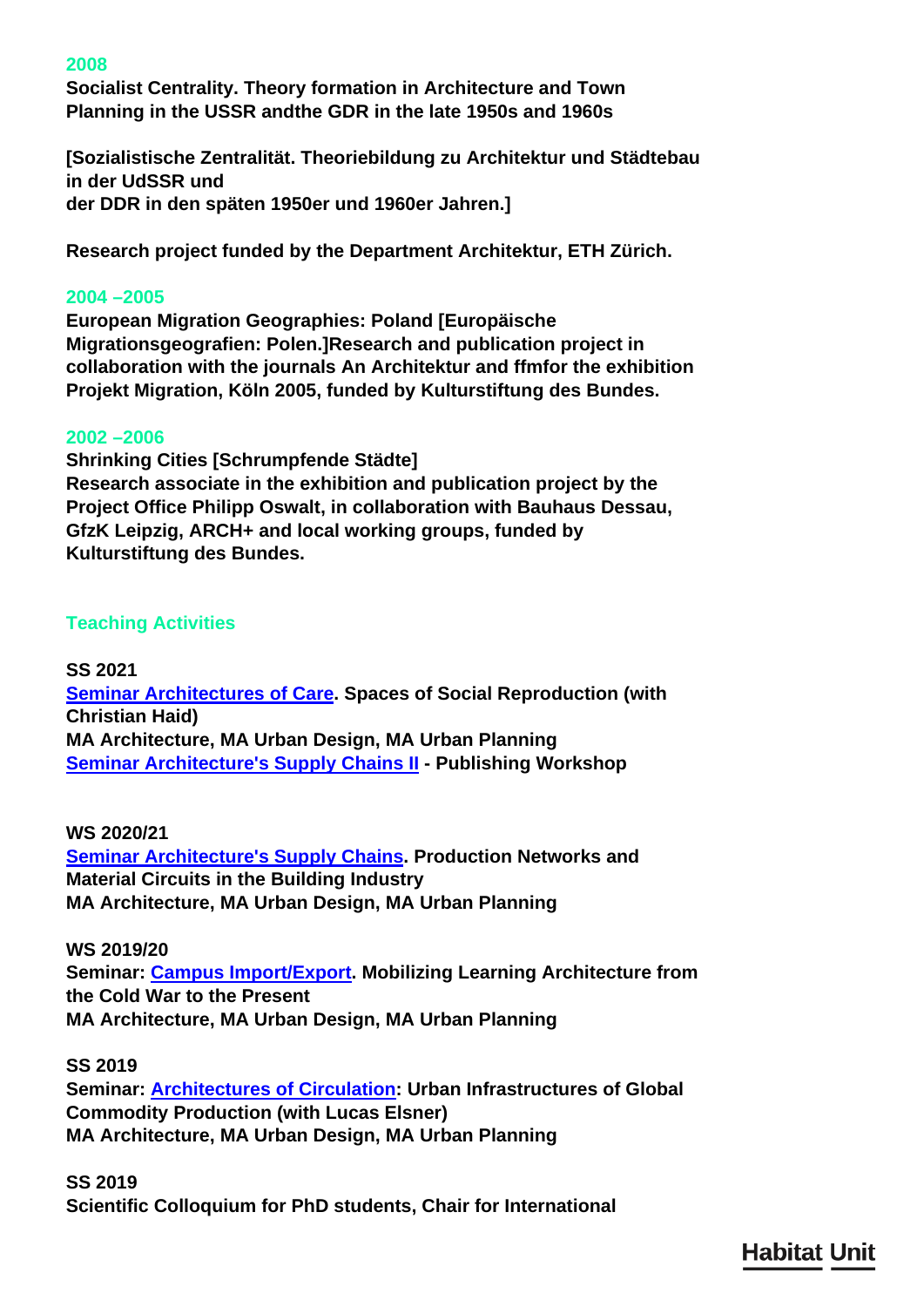# **Urbanism and Design, TU Berlin**

# **WS 2018/2019**

**Scientific Colloquium for PhD students, Chair for International Urbanism and Design, TU Berlin**

# **WS 2010/2011**

**Seminar: Division of Labour. Industry locations and urbanization in a global economy.Architecture and Urbanism Masters Course, TU Stuttgart.With Anita Kaspar, Anke Hagemann and Philipp Misselwitz.**

# **WS 2009/2010**

**Lecture: Architecture of the Post War Period.Architecture Bachelors Course, ETH Zürich.**

# **WS 2008**

**Seminar: Elements of Architecture: The Conduit [Die Leitung]. Seminar series History and Theory of Architecture.Architecture Masters Course, ETH Zürich.With Anke Hagemann, Kim Förster and Laurent Stalder.**

# **SS 2007**

**Seminar Week.Architecture for Tourism in Southern France, 1960s-1970s.Architecture Masters and Bachelors Course, ETH Zürich.**

# **WS 2007**

**Seminar Elements of Architecture: The Opening [Die Öffnung].Seminar series History and Theory of Architecture.Architecture Masters Course, ETH Zürich. With Anke Hagemann, Kim Förster and Laurent Stalder.**

# **WS 2006**

**Seminar Elements of Architecture: The Ground [Der Boden].Seminar series History and Theory of Architecture.Architecture Masters Course, ETH Zürich.With Achim Pietzcker, Kim Förster and Laurent Stalder.**

#### **SS 2006**

**Seminar Elements of Architecture: The Threshold [Die Schwelle].Seminar series History and Theory of Architecture.Architecture Masters Course, ETH Zürich.With Achim Pietzcker, Kim Förster and Laurent Stalder.**

# **WS 2006, WS 2007, WS 2008**

**Theory Modules in Integrated Studios.(Prof. Momoyo Kaijima, Prof. Dietmar Eberle).Architecture Masters Course, ETH Zürich.**

#### **WS 2006**

**Seminar Week.Cluster Buildings. Post War Architecture and Urbanism in London.Architecture Masters and Bachelors Course, ETH Zürich.**

#### **Publications**

# **Habitat Unit**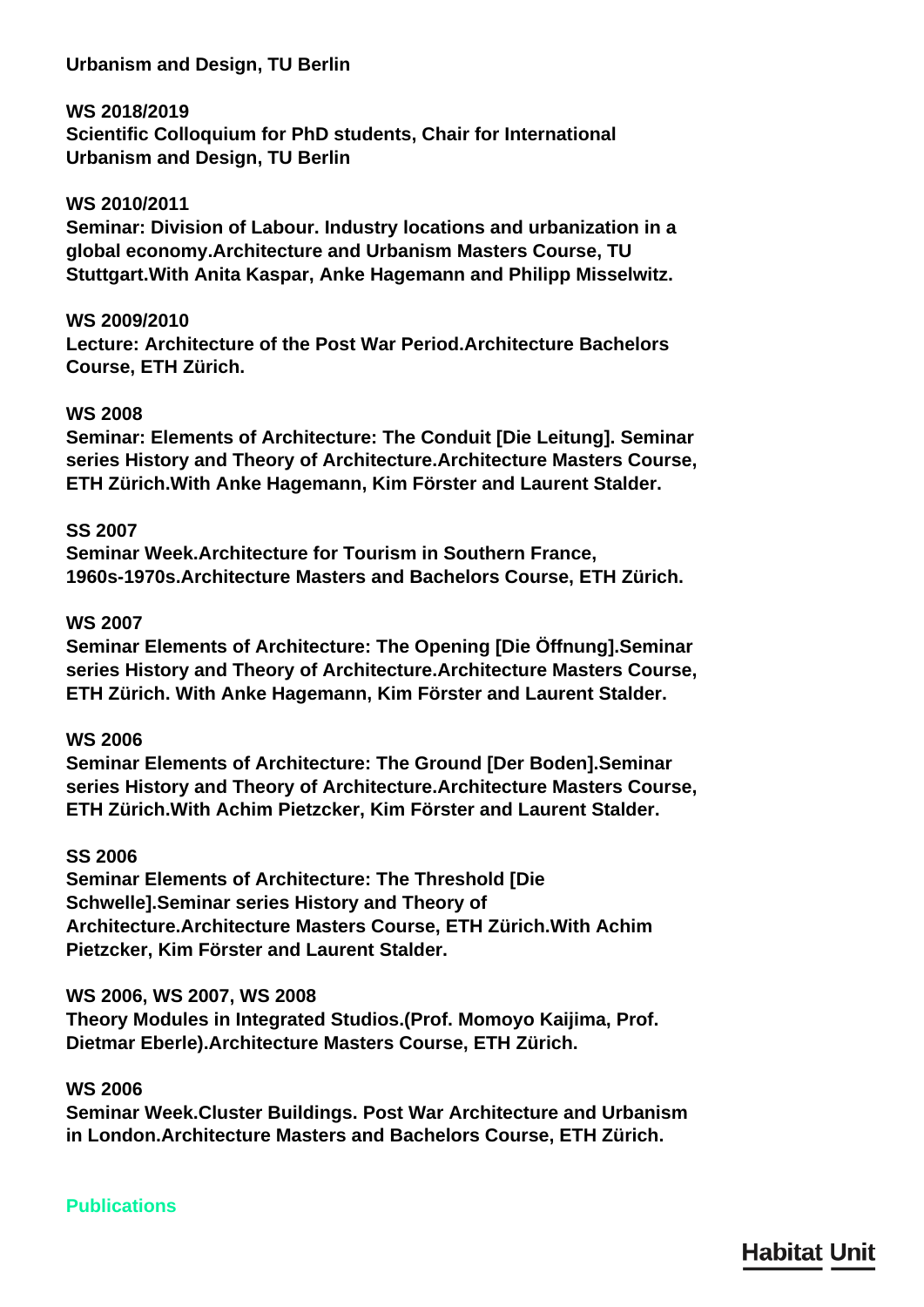#### **Books**

**with Hagemann, A. and Zinganel, M. eds (2013)** *Holidays after the Fall. Seaside Architecture and Urbanism in Bulgaria and Croatia***. Jovis**

#### **Book contributions**

**(forthcoming 2020) Sowjetische Campus-Exporte. Tom Holert ed.**  *Bildungsschock. Lernen, Politik und Architektur in den 1960er und 1970er Jahren*

**with Lucas Elsner, Anke Hagemann, Philipp Misselwitz (forthcoming 2020) Infrastructures For Global Production in Ethiopia and Argentina. Christian Haid, Angela Million, Ignacio Castillo Ulloa, Nina Baur, eds**  *Spatial Transformation: The Effect of Mediatization, Mobility, and Social Dislocation on the Re-Figuration of Space***. Routledge**

**with Anke Hagemann (forthcoming 2020) Transnational Urban Spaces. Production locations of the global clothing industry in Ethiopia. Luisa Moretto, Axel Fisher, Giuseppe Faldi, eds** *African Cities Through Local Eyes. Experiments in Place-Based Planning and Design***. Springer**

**with Anke Hagemann (2017)Hotel Kontinental.Oliver Elser, Philip Kurz, Peter Cachola Schmal, eds.***SOS Brutalismus. Eine internationale Bestandsaufnahme.***Park Books. pp. 382-385.[engl. Version:Hotel Kontinental. Oliver Elser, Philip Kurz, Peter Cachola Schmal, eds.***SOS Brutalism. A Global Survey.***Park Books].**

**(2017) Die Aushandlung der Moderne im Zeichen des Kalten Kriegs: Sowjetische, afghanische und westliche Experten bei der Stadtplanung in Kabul in den 1960er Jahren. Penter, T., Meier, E., eds Sovietnam.** *Die Sowjetunion in Afghanistan, 1979–1989***. Paderborn: Schöningh, pp. 55–81.**

**(2017) From 'New Units of Settlement' to the Old Arbat. The Soviet NĖR Group's Search for Spaces of Community. Moravánszky, A., Hopfengärtner, J., eds** *East West Central: Rebuilding Europe, Bd. 1: Re-Humanizing Architecture: New Forms of Community, 1950–1970.* **Basel: Birkhäuser, pp. 211–228.**

**(2016) Neu-Altona. Kontroversen über moderne Freiraumplanung in transnationalen Expertennetzwerken der Nachkriegszeit. Bernhardt,C., ed.***Städtische öffentliche Räume. Planungen, Aneignungen, Aufstände 1945–2015***, Stuttgart: Franz Steiner, pp. 31–59.**

**with Anke Hagemann (2015) Bulgaria Builds. Holiday architecture and urbanism on the Black Sea coast from the 1950s to the 1970s. Serban, A., Dimou, K. and Istudor, S.** *Enchanting Views. Romanian Black Sea Tourism Planning and Architecture of the 1960s and '70s***. Asociatia pepluspatru, pp. 206–223.**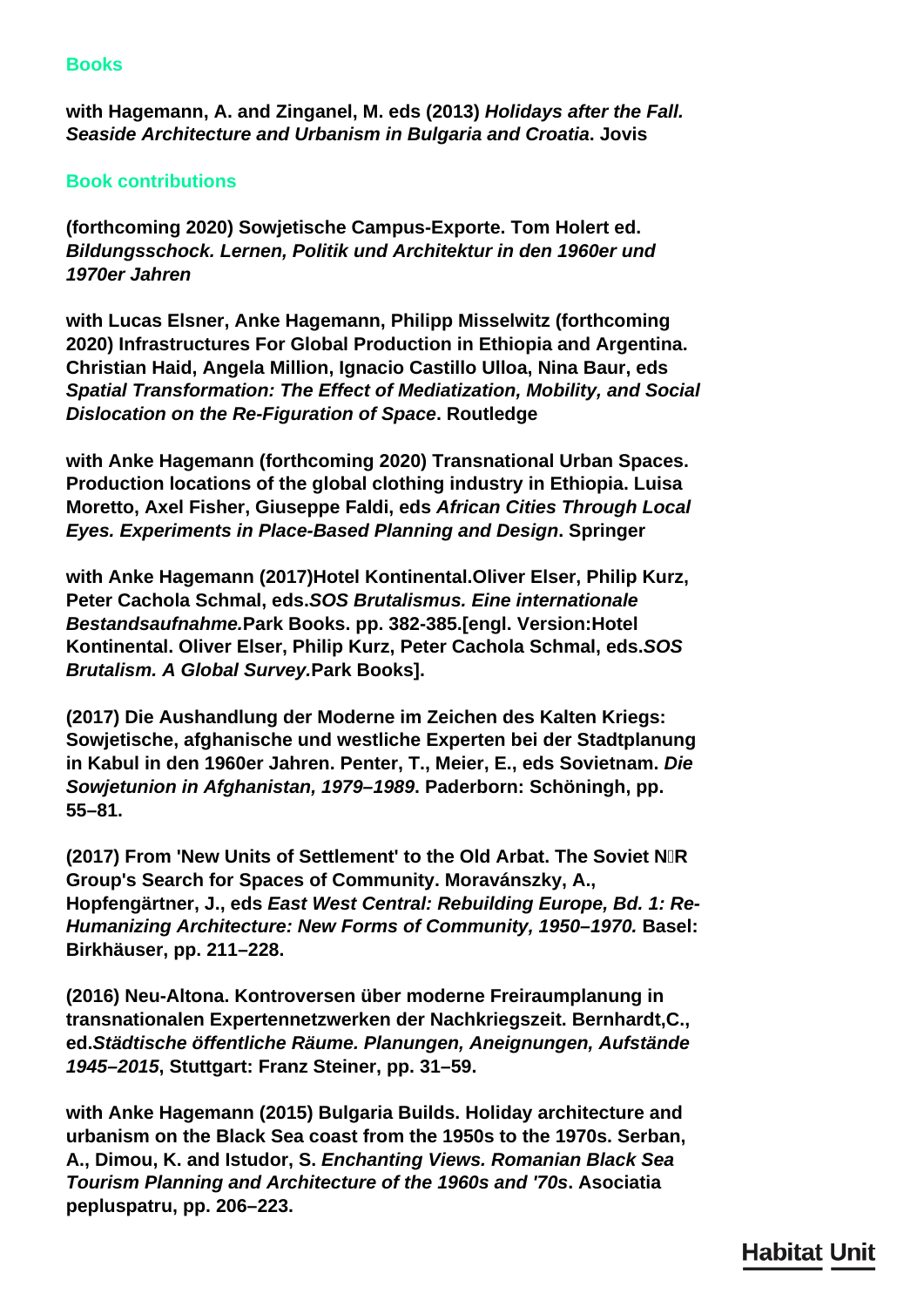**with Michael Zinganel (2013) 'Beside the seaside...' Architectures of a modern global longing. Beyer, E., Hagemann, A., Zinganel, M., eds**  *Holidays after the Fall. Seaside Architecture and Urbanism in Bulgaria and Croatia.* **Jovis, pp. 35–53.**

**with Anke Hagemann (2013) Sun, Sea, Sand... and Architecture. How Bulgaria's Black Sea coast was turned into a tourist product, Beyer, E., Hagemann, A., Zinganel, M., eds** *Holidays after the Fall. Seaside Architecture and Urbanism in Bulgaria and Croatia.* **Jovis, pp. 57–146.**

**(2012) "Die Sowjetunion ist eine gewaltige Baustelle. "Architekturzentrum Wien ed.** *Sowjetmoderne 1955–1991***, Park Books, pp. 256–271 [engl. Version: "The Soviet Union is an Enormous Construction Site."Architekturzentrum Wien ed***. Soviet Modernism 1955–1991***, Park Books, pp. 256–271].**

**(2011) Planning for Mobility: Designing City Centers and New Towns in the USSR and the GDR in the 1960s, Siegelbaum, L., ed.** *The Socialist Car. Automobility in the Eastern Bloc,* **Cornell University Press, pp. 71–91.**

**with Anke Hagemann (2008) Kulturelle Strategien für schrumpfende Städte. Reicher, C., et al.,** *StadtPerspektiven. Positionen und Projekte zur Zukunft von Stadt und Raum***. Krämer, pp. 100–108**

**(2007) Shrinking Cities: New Perspectives on Urban Development and Post-Socialist New Towns. Frieling, D.H., ed.** *Research on New Towns,* **Almere: International New Town Institute, pp. 153–172.**

**(2004) Postsozialismus: Russland, Oswalt, P., ed.** *Schrumpfende Städte. Bd. 1: Internationale Untersuchung***, Hatje Cantz, pp. 74–78.**

**(1999) Kriegskrankenschwestern im Russischen Reich während des Ersten Weltkrieges im Spiegel ihrer Selbstdarstellungen. Scheide, C., Stegmann, C.** *Normsetzung und -überschreitung. Geschlecht in der Geschichte Osteuropas im 19. und 20. Jahrhundert***, Bochum, pp. 65–83.**

# **Refereed articles**

**with Anke Hagemann (forthcoming 2020) Globalizing urban research, grounding global production networks: Transnational clothing production and the built environment.** *Articulo Journal of Urban Research* **21 (2020)**

**(2019) Building Institutions in Kabul in the 1960s. Sites, Spaces and Architectures of Development Cooperation.** *The Journal of Architecture* **24, no. 5 (4 July 2019), pp. 604–30.**

**(2012) Competitive Coexistence. Soviet Town Planning and Housing Projects in Kabul in the 1960s.** *Journal of Architecture, 17***, No. 3, pp.**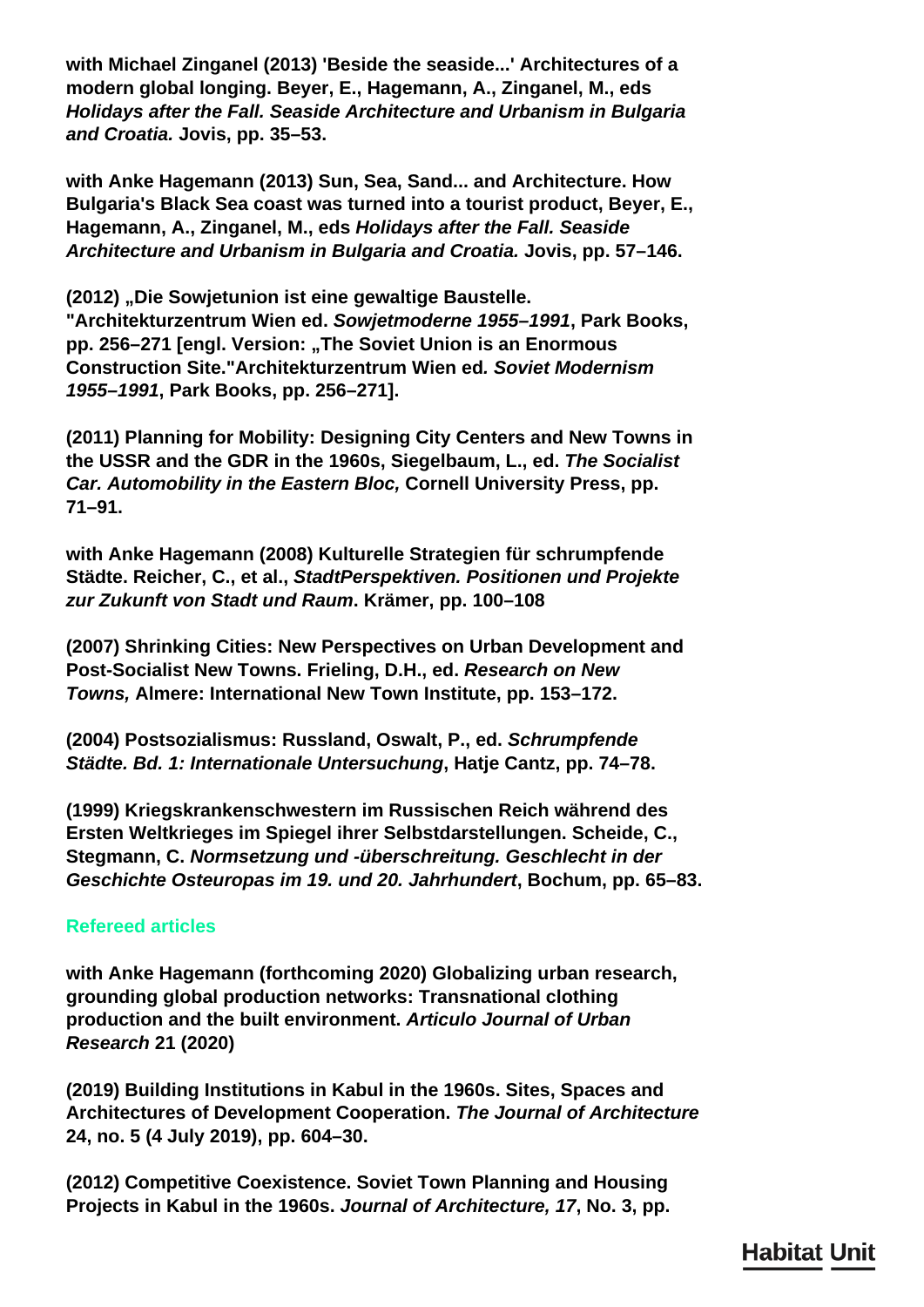**309–332.**

**Other articles and publications**

**guest editor with Philipp Misselwitz and Anke Hagemann (forthcoming 2020) [Commodity flows and urban spaces.](https://journals.openedition.org/articulo/4507)** *Articulo Journal of Urban Research* **21 (2020)**

**with Anke Hagemann (2018) "Getting it right from the start"? Building spaces of transnational clothingproduction in Ethiopia.** *Trialog. Zeitschrift für das Planen und Bauen im globalen Kontext (230/231)***.**

**with Laurent Stalder and Anke Hagemann (2018) European Architecture 1945–1970.** *A + U(Architecture + Urbanism)* **(17), Nr. 566, pp. 8–15.**

**with Anke Hagemann (2017) [Der Einsturz des Rana Plaza in](http://www.archplus.net/home/archiv/artikel/46,4873,1,0.html) [Bangladesch. Spezifische Ungleichheit und universale Verantwortung](http://www.archplus.net/home/archiv/artikel/46,4873,1,0.html).**  *ARCH+* **(230).**

**with Anke Hagemann (2016) Patchwork Urbanism - Transnationale Räume der Bekleidungsproduktion in der Region Istanbul.** *dérive* **(63).**

**(2011) Obscestvennyj centr v gradostroitel'stve SSSR: na primerach diplomnych proektov 1950-ch godov iz archiva MARCHI,** *Moskovskij* Architekturnyi Institut, ed. Nauka, obrazovanie i **Iksperimentalnoe** *proektirovanie, Tezisy dokladov meždunarodnoj konferencii***, Architektura-S.**

**guest editor with Anke Hagemann, Kim Förster and Laurent Stalder (2009)** *Schwellenatlas, Arch+***. Glossary contributions: Abfallzerkleinerer, Babyklappe, Mobile Desinfektionsschleuse, Rohrpost, Schalter, Steckdose, WC.**

**(2006) Chronologien Detroit, Ivanovo, Manchester/Liverpool, Halle/Leipzig 1900–2000. Oswalt, P., ed.** *Shrinking Cities. Complete Works, Vol. 1,* **archplus.**

**mit Isolde Brade (2006) Postsozialistische Stadtentwicklung unter Schrumpfungsbedingungen. Oswalt, P., Rieniets, T., eds** *Atlas der schrumpfenden Städte***, Hatje Cantz.**

**with An Architektur editorial team and FFM (2005) Europäische Migrationsgeografien, Polen.** *An Architektur* **(15).**

**(1997) Nach der Unterzeichnung der NATO-Rußland-Grundakte. Außenpolitische Optionen aus russischer Sicht,** *Aktuelle Analysen* **43/1997, Bundesinstitut für ostwissenschaftliche und internationale Studien.**

**(1994)** *Frauenorganisationen in St. Petersburg*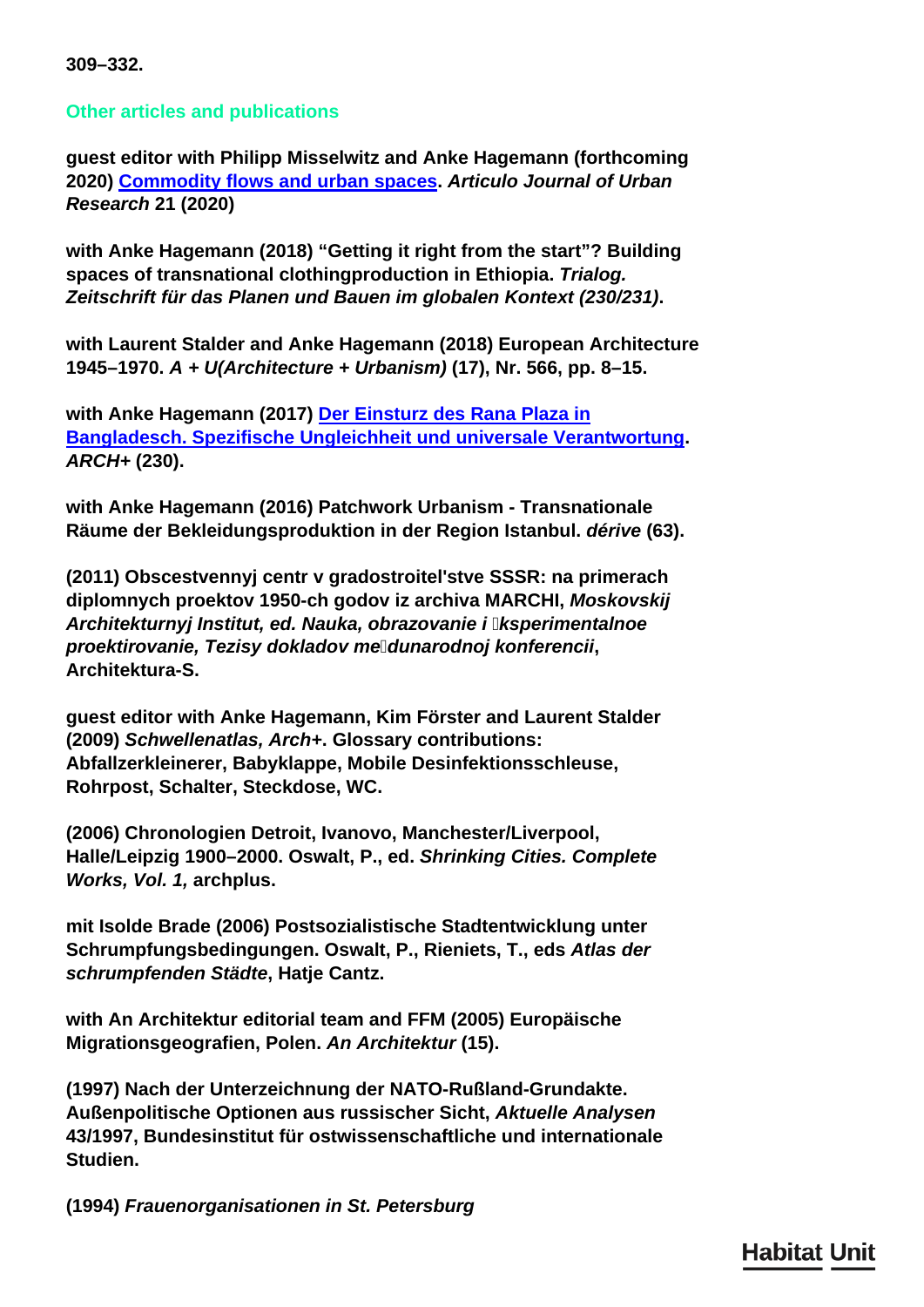# **Conferences**

# **Conference Papers**

**Soviet Campus Exports (2019)** *Education Shock. Learning, Politics and Architecture in the Global 1960s and 70s* **[\(> online video documentation](https://www.hkw.de/en/programm/projekte/veranstaltung/p_164339.php) ), HKW Berlin, December 1, 2019**

**with Anke Hagemann (2019) Where is the Global Factory? Spaces of transnational clothing production in Turkey, Bulgaria and Ethiopia. Symposium** *Mapping the Global Factory. Architectures of Commodity Chains* **([> online video documentation\)](../en/events/mapping-the-global-factory/), Habitat Unit, Berlin, September 29, 2019**

**with Anke Hagemann (2019) [Mapping the Architectures of Global](http://conference.rgs.org/AC2019/bad9eea1-af3b-4c53-bc11-de75eeb2b3a2) [Production,](http://conference.rgs.org/AC2019/bad9eea1-af3b-4c53-bc11-de75eeb2b3a2)** *RGS-IBG Annual International Conference***, London, August 30, 2019.**

**with Lucas Elsner (2019) [Textile Enclaves and Soybean Trains.](http://conference.rgs.org/AC2019/04a03bf2-19a9-426c-a939-6216170e5268) [Providing infrastructures for global production in Ethiopia and](http://conference.rgs.org/AC2019/04a03bf2-19a9-426c-a939-6216170e5268) [Argentina,](http://conference.rgs.org/AC2019/04a03bf2-19a9-426c-a939-6216170e5268)** *RGS-IBG Annual International Conference, London, August 29, 2019; Deutscher Kongress für Geographie***, Kiel, September 27, 2019.**

**with Anke Hagemann (2019) Architectures and Hinterlands of Planetary Clothing Production, Workshop** *[Planetary Urbanization and](:%20https:/events.manchester.ac.uk/event/event:haq-jpdr0hsj-grt1h1/planetary-urbanization-and-architectural-research) [Architectural Research](:%20https:/events.manchester.ac.uk/event/event:haq-jpdr0hsj-grt1h1/planetary-urbanization-and-architectural-research)***, University of Manchester, March 4, 2019.**

**with Anke Hagemann (2019) Transnational Urban Spaces: Production locations of the global clothing industry in Ethiopia, Conference** *Re-Figuration of Spaces***, TU Berlin, February 20-22, 2019.**

**with Lucas Elsner, Anke Hagemann, Philipp Misselwitz (2019) Infrastructures for Global Production in Ethiopia and Argentina, Conference** *Colonial and Postcolonial Landscapes: Architectures, Cities, Territories***, Lisbon, January 16-18, 2019.**

**with Anke Hagemann (2018) Placing the Global Clothing Industry in Ethiopia: Productionlocations and their urban impact in the periphery of Addis Ababa, Conference** *Through localeyes: place-based approaches to emerging architectural, urban design and planningchallenges in Africa and the Global South***, Université libre de Bruxelles, Université de Liège,University of Addis Ababa, 28-29 October 2018.**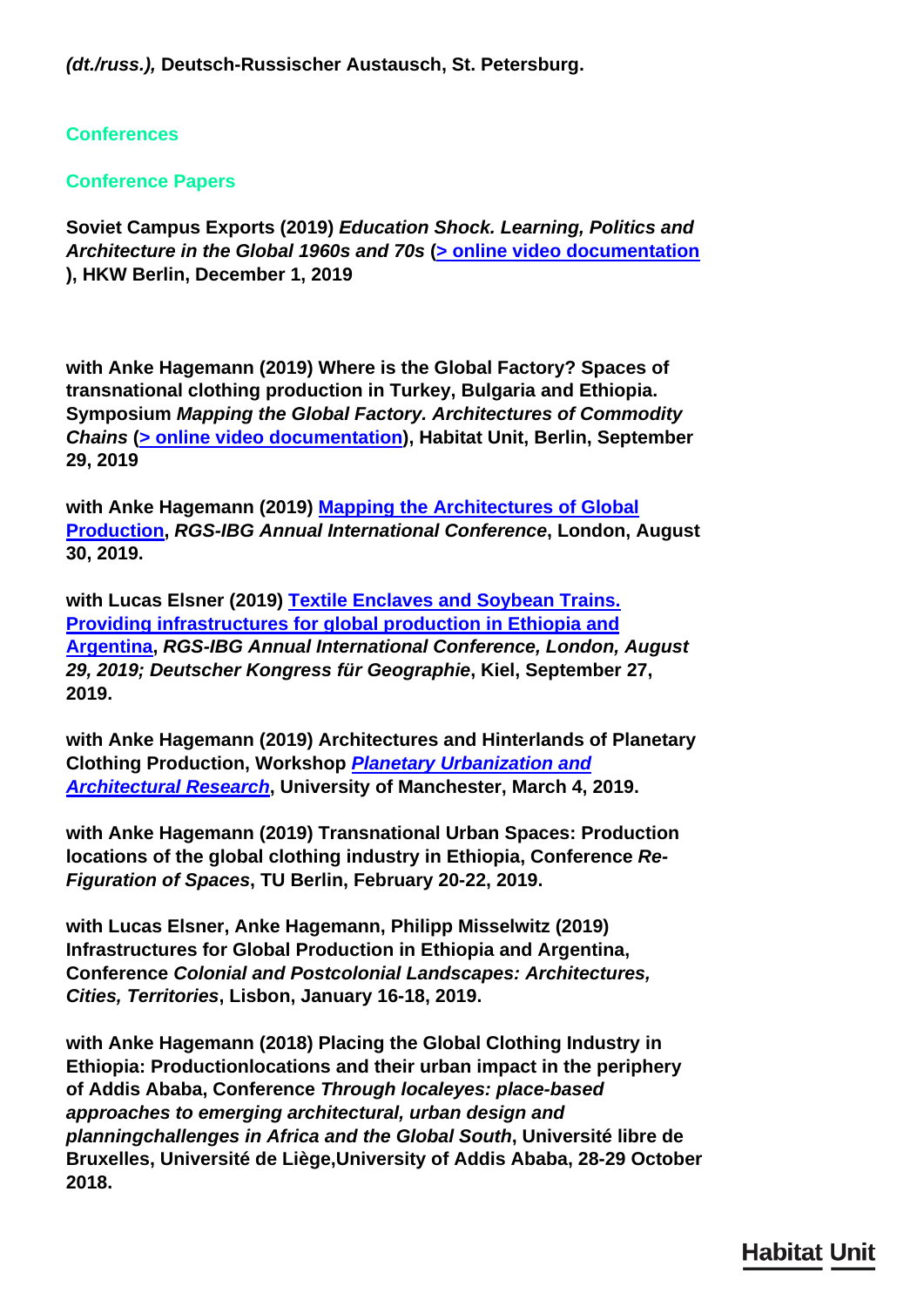**with Anke Hagemann, Lucas Elsner (2018) Revisiting 'Uneven Development': Theseesaw of capital and the relocation of Turkey's globalized clothing production,** *GlobalCongress of Economic Geography***, Cologne.**

**with Anke Hagemann (2018) Mundane Architectures of Globalization: Production Spaces ofthe Transnational Clothing Industry, Conference**  *From Building to Continent: HowArchitecture makes Territories***, Kent University, Canterbury.**

**(2018) Manufacturing Infrastructures: Developing Industry Parks for the globalclothingindustry in Ethiopia,***American Association of Geographers, Annual Meeting***, New Orleans.**

**(2017)Cuts and Seams: Urban Effects of Transnational Clothing Production in South-East Bulgaria from the 1980s to the present. Conference:** *The Ins and Outs of Socialism***.Second World UrbanityNetwork and Center for Urban History Lviv.**

**(2015)Exporting Soviet Urbanism as a Development Tool: Soviet-Assisted Planning and Building Projects for Kabul in the 1960s.***Garage 4th International Conference: A Long and Happy Life***.** *Building the Soviet City, 1955 To Now***, Garage Museum for Contemporary Art, Moscow.**

**(2015) Freie Fahrt in die sozialistische Stadt. Automobilität und Städtebau in der UdSSR und der DDR in den 1960er Jahren.***Conference Urban Automobility in Transition***, IRS Erkner, Centre for Urban History, Leicester University, Berlin.**

**with Anke Hagemann (2015) Building a tourist product on the Black Sea Coast: Holiday Architecture at the Bulgarian Seaside since 1956,**  *Conference: The Black Sea in the Socialist World***, Birkbeck College, University of London.**

**(2014) 'Planning the future as a world city deserves it...' Bringing transnational expert networks into play in the post-war reconstruction of Hamburg, FRG (virtually),***12th International Conference on Urban History (EAUH)***, Lissabon.**

**(2014) Development planning transfer in Afghanistan.** *Symposium Histories of Development Planning Transfers 1945-1990,* **Habitat Unit, TU Berlin.**

**(2014) From New Elements of Settlement to the Old Arbat. The Soviet NĖR group's search for Socialist urbanity and spaces of community in the 1960s and 1970s.***Conference EastWestCentral 01***, ETH Zürich.**

**(2014) Building Institutions in Kabul in the 1960s. Sites, spaces and architectures of development cooperation**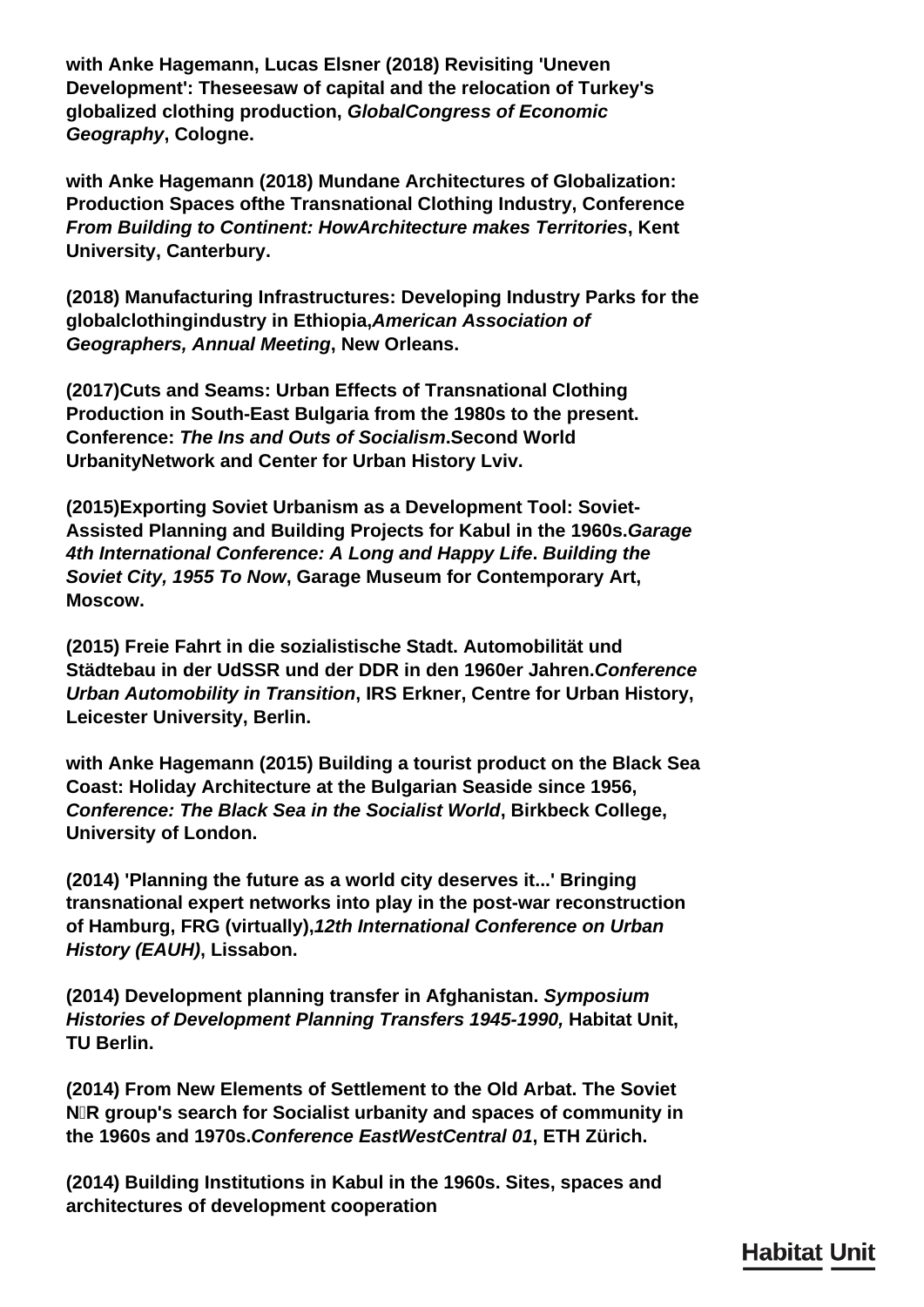*Final conference of the COST Action IS0904 'Crossing boundaries: Rethinking European architecture beyond Europe'***, Palermo.**

**(2014) Tourismusarchitektur für die große Zahl. Die staatlich gesteuerte Entwicklung des Languedoc-Roussillon zu einer modernen Ferienlandschaft seit den 1960er Jahrenm***13. Werkstattgespräch* **IRS Erkner.**

**(2013)Negotiating modern urban spaces. Debates on centrality as "production sites" of 1960s Soviet urbanism.** *5th International Urban Geographies of Post-Communist States Conference***, Tbilisi State University.**

**(2012)Stadträume einer sozialistischen Moderne: Konzeptuelle Bausteine des sowjetischen Projekts.***19. Wiener Architekturkongress***, Architekturzentrum Wien.**

**(2012) Crown, Heart, or Leisure Park? Planning Modern Soviet Town Centers in the 1960s.***ASEEES Convention* **(Association for Slavic, East European, and Eurasian Studies), New Orleans.**

**(2010)Competitive Coexistence. Soviet Town Planning and Housing Projects in Kabul in the 1960s** *Symposium South of East West***, Berlage InstitutMobility. Implications of a global urban planning paradigm for socialist urbanism in the 1960s.***New City Forum 2010***, Tol'jatti, Russland.**

**(2010) Mobility. Implications of a global urban planning paradigm for socialist urbanism in the 1960s.***New City Forum 2010***, Tol'jatti, Russland.**

**with Anke Hagemann (2009)Shrinking Cities,** *UN Habitat-Conference "City for All"***, Qazvin, Iran.**

**(2009) Mobility.***Conference Words in Post-War Architectural Discourse***, Institut gta, ETH Zürich.**

**(2009)Socialist New Towns. Town Planning in the USSR in the 1960s.***Conference New Towns for the 21st Century: the Planned vs. the Unplanned City***(PhD Meeting), International New Town Institute, Almere.**

**(2008)Urbanism vs. the Growth Paradigm.***Conference CROSSTALKS: Paradigm Shifts in Energy Efficiency Perspectives***, Vrije Universiteit Brussel.**

**(2007)Tourism for the Greatest Number. Urbanism and Development Policies in Languedoc-Roussillon in the 1960s.***Conference Freiheit Freizeit. Fluchtwege aus dem Alltag in der Architektur Ost- und Westeuropas 1960-1980***, ETH Zürich.**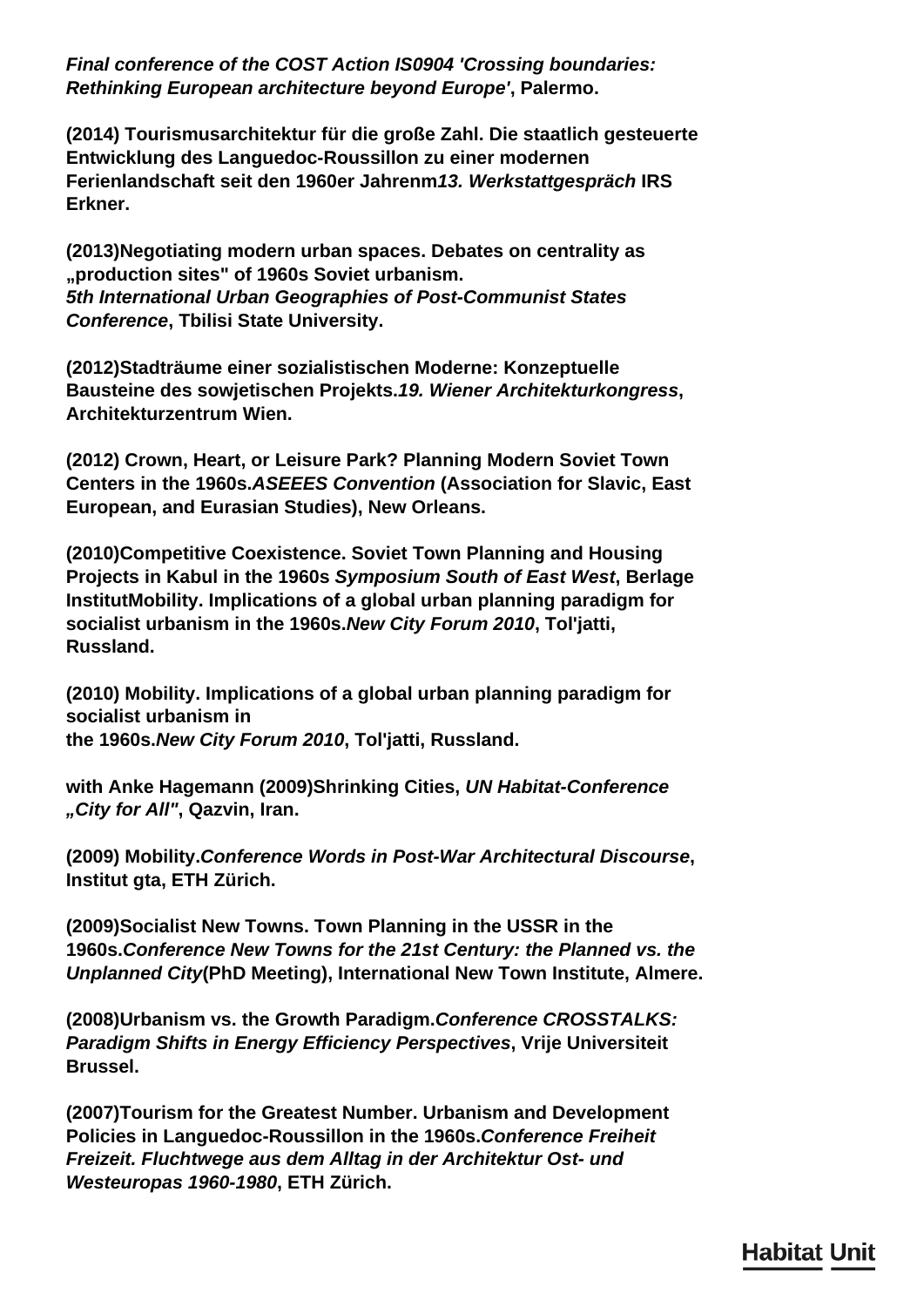**(2006)Shrinking Cities – New Perspectives on Urban Development and Post-Socialist New Towns.**

*First Seminar of the International New Town Institute* **(INTI), Almere.**

**with Anke Hagemann (2005)Schrumpfende Städte. 4 internationale Fallstudien zu Problemen und Handlungsansätzen.***Conference Stadtumbau in Hessen - Zukunft beginnt heute***, Wirtschaftsministerium Hessen und Stadt Eschwege.**

# **Conference panel chairs**

**with Richard Anderson (2018) Centralizations and Territories in the ArchitecturalProduction of the Socialist World,** *European Architectural History Network Conference(EAHN)***, Tallinn, June 2018**

**with Anke Hagemann (2018) Transnational Production Spaces. Integrating GlobalProductionNetworks and Urban Research,**  *AmericanAssociation of Geographers, AnnualMeeting***, New Orleans, April 2018.**

**with Michael Zinganel (2012) Holidays after the Fall: History and Transformation of Socialist Holiday Resorts.***2nd European Architectural History Network Meeting (EAHN)***, Brüssel.**

**with Florian Urban (2007)Vergleich und Verflechtung: Urbane Vergleichspraxis als Forschungsfeld.***Workshop Urbane Kultur und ethnische Repräsentation: Berlin und Moskau auf dem Weg zur worldcity?***, Institut für Europäische Ethnologie, Humboldt-Universität zu Berlin.**

# **Convened Conferences**

**with Anke Hagemann (2017)***Transnational Production Spaces***.Symposium, Habitat Unit, TU Berlin.**

# **Invited Lectures**

**(2019) Building the global factory. Mundane Architectures of Globalization, Lecture, Architectural History and Theory Seminar Series, Edinburgh School of Architecture.**

**with Anke Hagemann(2013) Bauen für Balkantourist. Ferienarchitekturen an Bulgariens Schwarzmeerküste von den Fünfzigern bis heute, Vortragsreihe Architektur, Hermann-Henselmann-Stiftung, Berlin.**

**with Anke Hagemann(2013) Hotel Europa. Ferienarchitekturen an Bulgariens Schwarzmeerküste von den Fünfzigern bis heute,Universität der Nachbarschaften, HafenCity Universität Hamburg.**

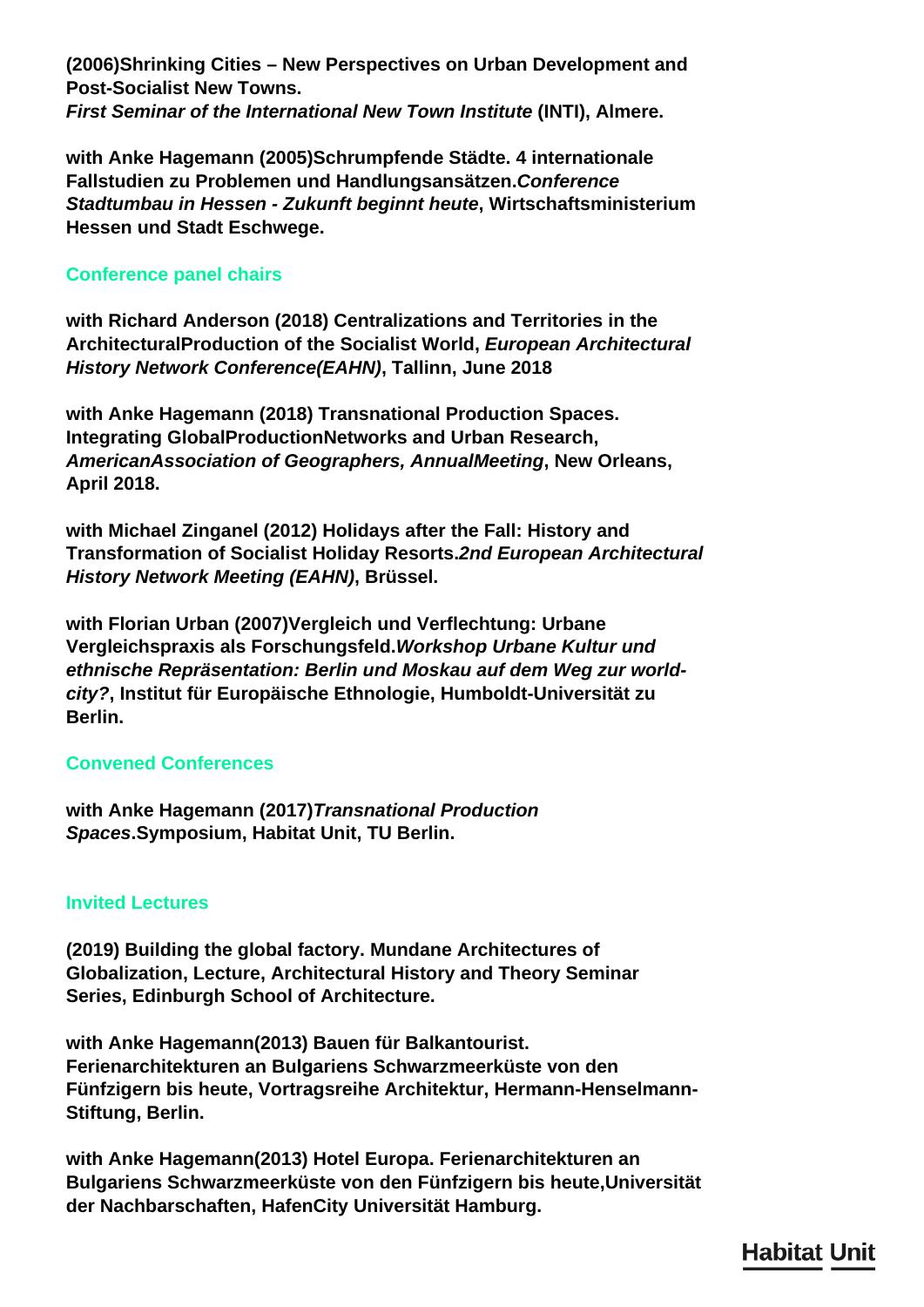**(2013) Urlaub nach dem Fall – Fallbeispiel Bulgarien.Vortrag, Depot, Wien.**

**(2013) Moderne Stadträume in der UdSSR: Arbeitsfelder und Denkfiguren.Forschungskolloquium Osteuropäische Geschichte, Universität Bielefeld.**

**(2011) Die Produktion sozialistischer Urbanität. Stadtzentrumsplanungen in der UdSSR in den 1960er Jahren. Deutsches Historisches Institut Moskau.**

**(2010)Das Äußere nach Innen stülpen: Die Neuordnung von privaten und öffentlichen Angelegenheiten durch Leitungsnetze in Gebäuden.Kunsthochschule Weißensee, Berlin.**

**(2008)Comparative Urban Research and Cultural Interventions.Overgaden Institute for Contemporary Arts, Copenhague.**

**with Alexander Lodyshkin (2005) Stadtentwicklung unter 'harten' Transformationsbedingungen: Kleinstädte in der Region Ivanovo,IRS Erkner.**

# **Grants, Awards, and Fellowships**

#### **2011**

**German Historical Institute, Moscow Short Term PhD Research and Travel Grant.**

**Awarded to undertake further research in Moscow for doctoral thesisProducing Socialist Urbanity. City centre planning in the Soviet Union in the 1960s**

# **2010 –2011**

**Swiss National Foundation Research and Travel Grant. Awarded for a one-year research stay at the Moscow Architecture Institute for doctoral thesisProducing Socialist Urbanity. City centre planning in the Soviet Union in the 1960s**

#### **2009**

**ETH Zurich, Department Architektur Internal Research Funding. Awarded for the one-year research project Mobility in the Socialist city**

#### **2008**

**ETH Zurich, Department Architektur Internal Research Funding. Awarded for the one-year research project Socialist Centrality. Architecture and Urbanism Theory in the USSR and the GDR in the late 1950s and 1960s**

#### **2008, 2009**

**Erich Degen Stiftung Short Term Travel Grants.**